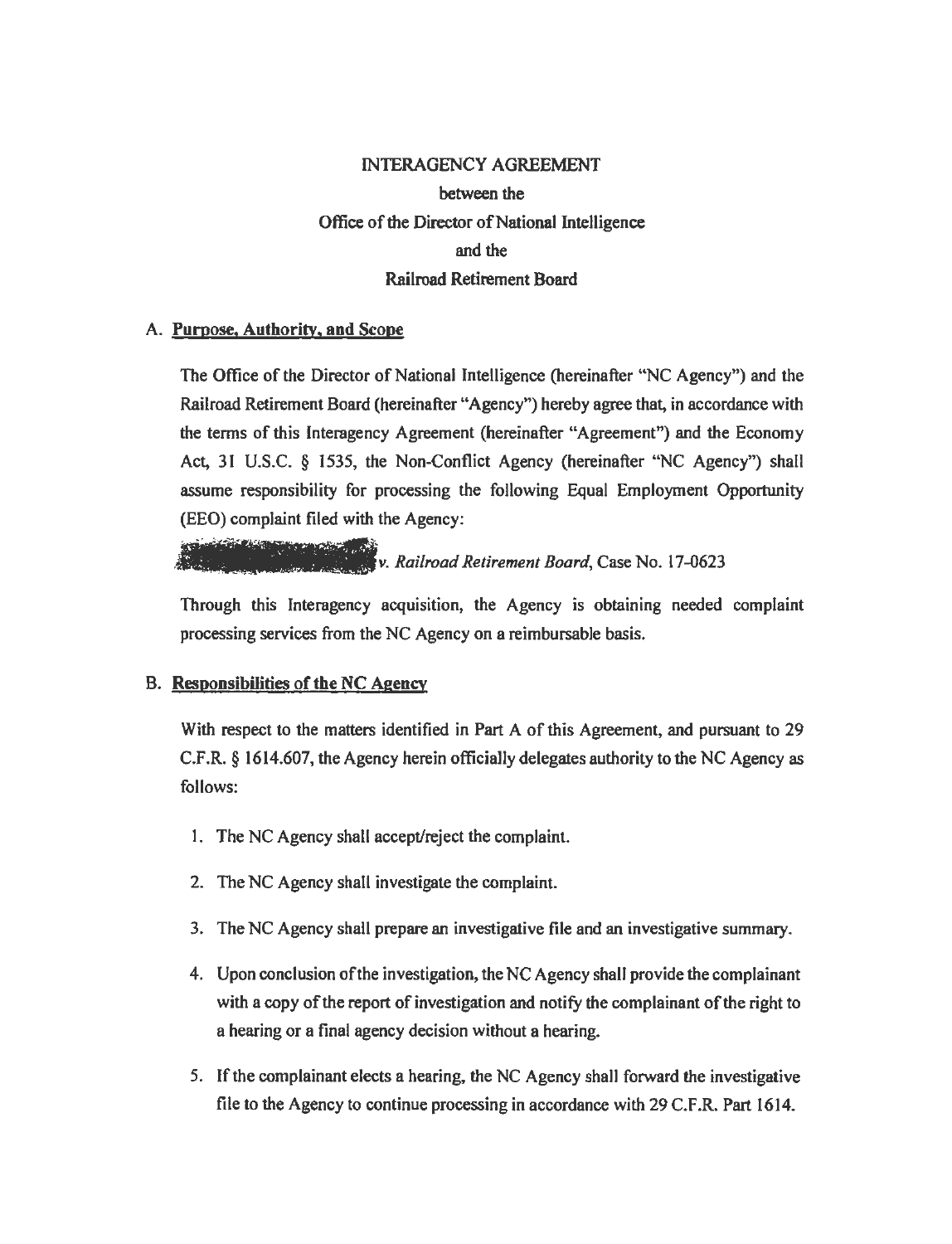6. If the complainant elects to have the final agency decision without a hearing, the NC Agency shall issue the final agency decision.

#### **C.** Responsibilities of Agency

With respect to the complaint identified under Part A of this Agreement, the Agency agrees to assume the following responsibilities:

- I. The Agency shall transmit the complaint file to the NC Agency for processing within seven calendar days of the date that this Agreement is signed by the NC Agency and received by the Agency.
- 2. The Agency shall cooperate fully with the NC Agency staffassigned to process the complaint covered by this Agreement. This cooperation shall include, but not be limited to, the following:
	- a. making Agency officials and employees available for interviews, conferences, and statements under oath with the NC Agency including any employees deemed by the NC Agency to be witnesses necessary to furnish infonnation pertinent to the complaint. This includes the obligation to provide official time to these employees.
	- b. promptly responding to any written or oral requests for information received from the NC Agency;
	- c. designating and making available an Agency official who is authorized to discuss and enter into a voluntary settlement of the complaint; and
	- 3. The Agency will reimburse the NC Agency, as provided below and in accordance with Parts D and E ofthis Agreement, actual costs associated with the NC Agency's processing, to include the following:
		- i. Reimbursement to the NC Agency for all time spent by the assigned NC Agency personnel and/or contractors to process the complaint.
		- ii. Reimbursement to the NC Agency of standard rate factor (28%) ofthe salary rates **reimbursed** in Sections (i) and (ii), **above,** for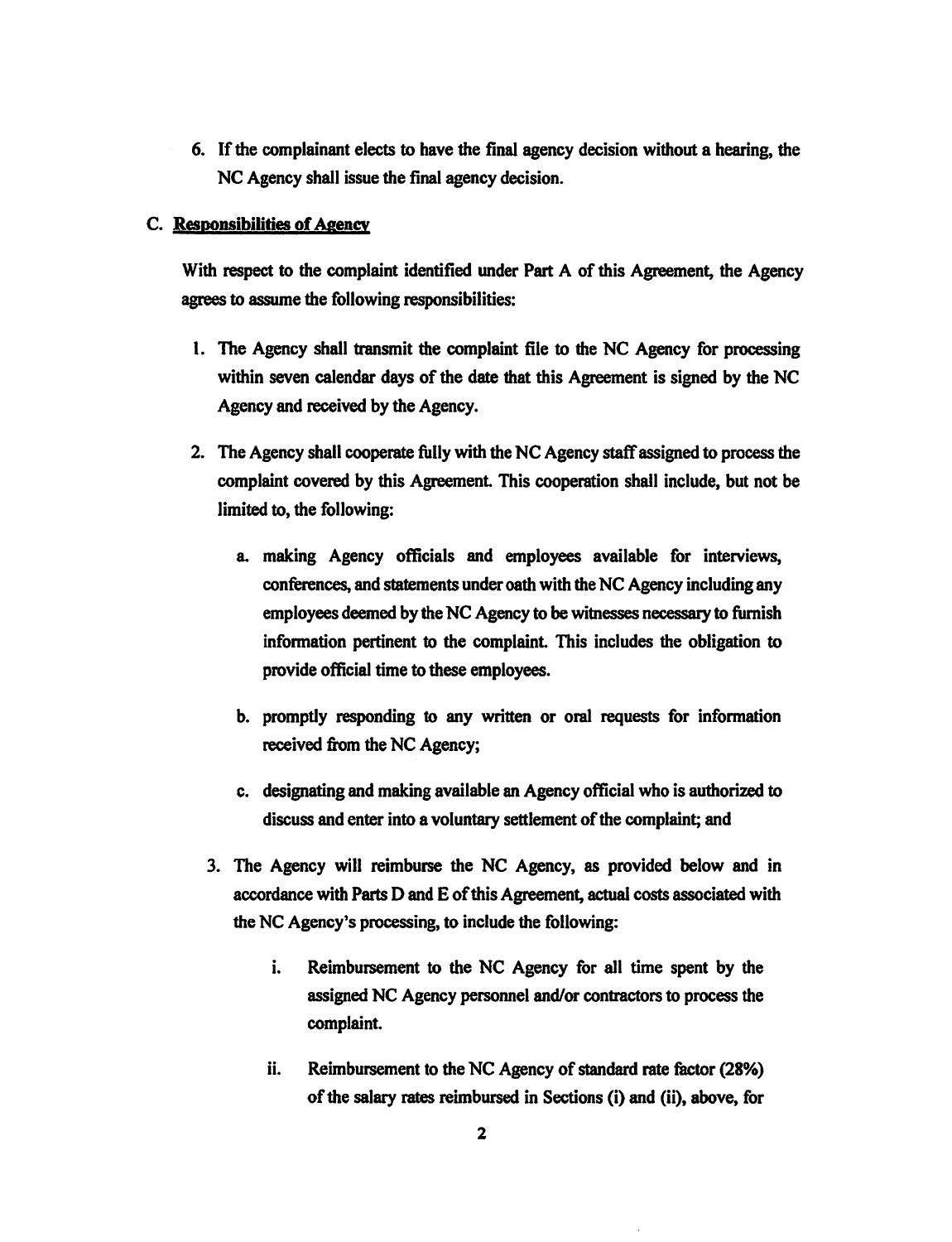benefits and other costs associated with the administration of this Agreement.

- b. The Agency will pay, as provided below and in accordance with Parts D and E of this Agreement the following costs:
- i. Payment for all air, hotel, per diem, and other travel expenses as authorized by the Federal Travel Regulations for travel by the NC Agency personnel and/or contractors required to process the complaint;
- ii. Payment for all costs for the services of a qualified court reporter (not an Agency employee) to take verbatim affidavits or statements and prepare transcripts in connection with any investigative proceeding;
- iii. Payment for all copying services of a commercial vendor determined to be necessary to reproduce the investigative file; and
- iv. Payment for all other actual costs agreed to by Agency prior to incurrence of the cost, as may be necessary to the NC Agency's processing of the complaint.

### D. **NC Agency's Right to Determine Processing Method**

The NC Agency reserves the right to detennine the procedures to be utilized in the processing of the complaint identified in Part A of this Agreement. In the event that the NC Agency elects to have verbatim affidavits or statements of the witnesses made at factfinding conferences or other investigative proceedings, the Agency agrees, subject to a ten (10) working day advance request by the NC Agency to take all necessary steps to procure the services ofa qualified court reporter to transcribe investigative proceedings and to prepare transcripts of those proceedings. The NC Agency shall not arrange and **provide court reporter services on a reimbursable basis.** All arrangements shall be made by the Agency and all bills for transcription services and transcripts shall be sent directly to the Agency. Such bills shall not be sent to the NC Agency.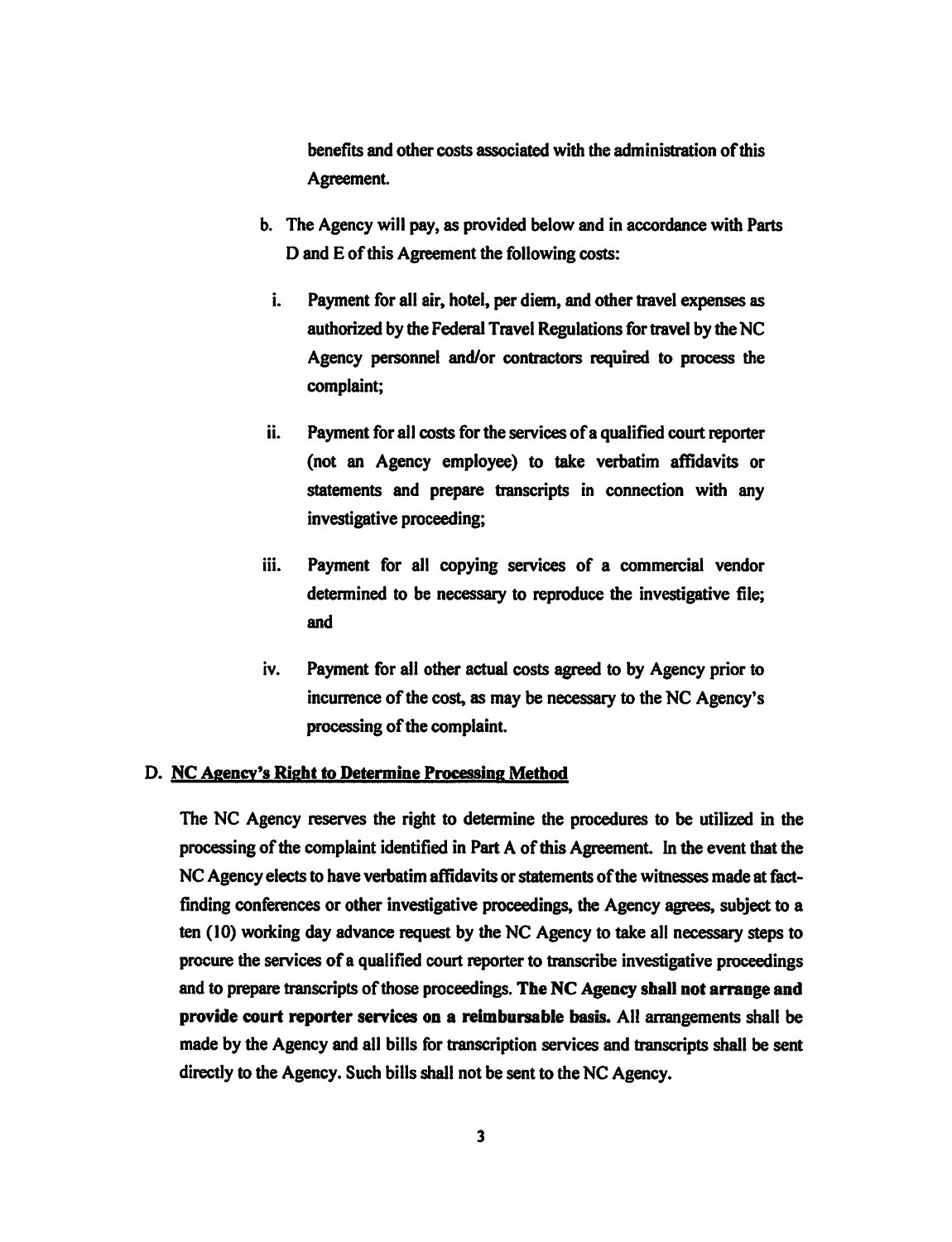The Agency is responsible for ensuring that a requested court reporter is available on the day and at the time and location specified by the NC Agency. The original transcript of any proceeding and any copies ordered shall be sent directly to the NC Agency within the time frame deemed necessary by the NC Agency, but not later than **ten calendar**  days from the date of the investigative proceeding.

#### E. **Procedure for Reimbursement**

1. Upon completion of the case processing, the NC Agency shall present to the Agency an itemized billing statement of the costs and expenses and the total hours expended by the assigned NC Agency personnel for services related to the processing of the complaint pursuant to Part C. 4. a. of this Agreement.

As appropriate, the itemized billing statement shall include a standard rate factor for employee benefits and administration (28%, as provided in Part C. 4. a. of this Agreement). The time expended by the assigned NC Agency personnel processing the complaint shall include time spent in a travel status and for other time spent on processing either during or after normal duty hours.

The statement shall also include a recitation of the total dollar amount to be reimbursed to the NC Agency by the Agency. Such amount shall be calculated by multiplying the total hours expended by the official hourly rate ofthe assigned NC Agency personnel based on the individual's official grade and step and in accordance with the applicable federal pay schedule.

Upon presentation of the itemized billing statement, collection shall be effected by the NC Agency via the U.S. Treasury's intra-governmental payment and collection system **(IPAC)** using the following Agency accounting data:

Agency Location Code: 95040001

Appropriation Code: 0 I 00

DUNS/BPN Number: 832735166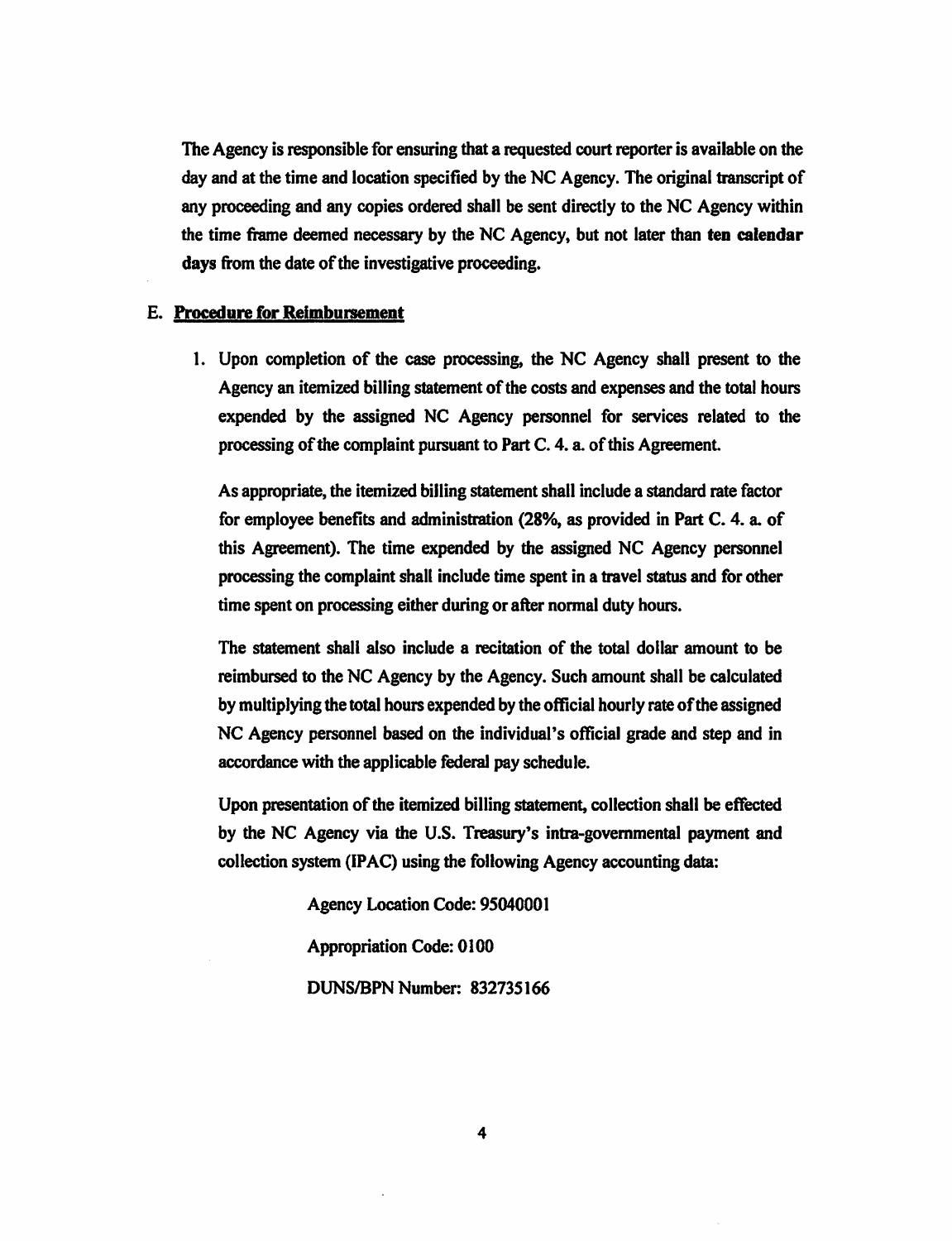Collection shall be made no later than **thirty calendar days** of the billing. The  $NC$  Agency's liaison regarding billing is  $\sim$  . 301. The Agency's billing liaison regarding this Agreement is **the Agency's** 312-

- 2. In the event that the complaint is settled, withdrawn by the complainant, or canceled by the Agency prior to the NC Agency's completion of the processing, the NC Agency shall present the Agency an itemized billing statement for all hours expended by the assigned NC Agency personnel up to such time as the complaint is settled, withdrawn, or canceled and costs incurred by the NC Agency.
- 3. Travel expenses relating to the processing shall be paid by the Agency using rates provided by the General Services Administration for Hotel and M & IE per diem rates, City Pairs airfares and other travel related expenses. **Travel shall not be arranged and paid for by the NC Agency on a reimbursable basis.** When the Agency's designated contact person for the complaint is notified by the NC Agency that travel arrangements are necessary with respect to the processing of the complaint, the contact person shall arrange or cause to be arranged all round-trip travel arrangements to include all airline scheduling and tickets, lodging accommodations at the destination and authorized per diem.

Prior to travel, the Agency shall deliver the necessary airline tickets (either by paper or notification of availability of electronic ticket), confirmation of lodging arrangements, and any travel advance as authorized by the Federal Travel Regulations to the designated NC Agency personnel. Upon completion of the travel, the NC Agency shall present the Agency with the necessary information and documents for the Agency to prepare a travel claim for NC Agency personnel. The Agency shall promptly process and settle such travel claims.

#### F. **Agreement Effective Date. Term Modification, and Termination**

This Agreement will become effective when signed by both the Agency and the NC Agency and will remain in effect until completion of the case processing and final payment of costs as set forth herein is made by the Agency, the complaint is settled, withdrawn by the complainant or cancelled by the Agency and final payment of costs as